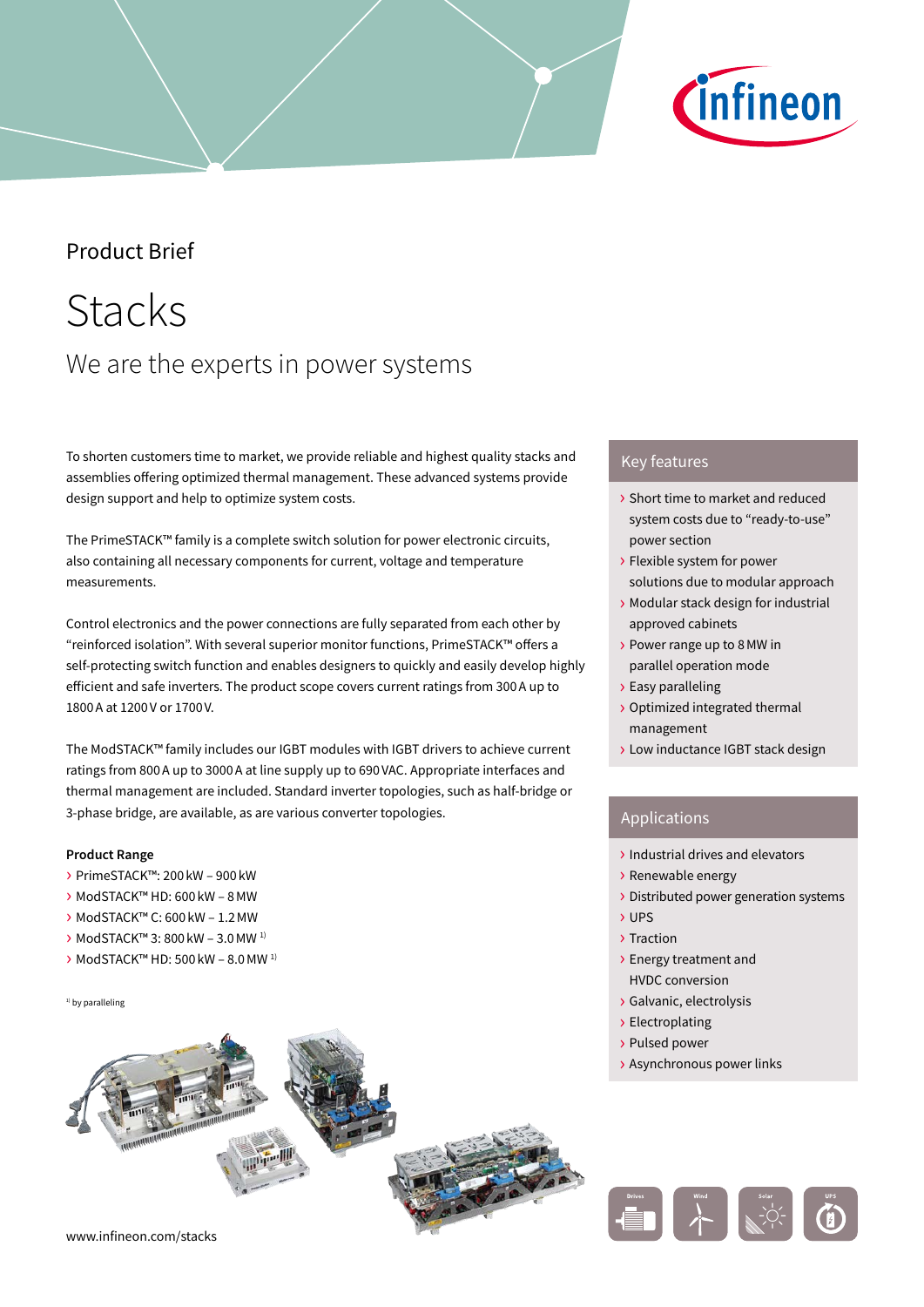### PrimeSTACK™

### The primary IGBT stack for your system



| ModSTACK™ case size                                                                                 |                 | C <sub>4</sub>  | $CF(3 \times C4)$ |
|-----------------------------------------------------------------------------------------------------|-----------------|-----------------|-------------------|
| Width x depth x height [mm] including heat sink,<br>but excluding optional parts like capacitor box | 216 x 280 x 167 | 216 x 360 x 167 | 645 x 438 x 167   |

#### **General features**

- › Available with 1200V & 1700V IGBT
- › Based on 62mm modules
- › Various standard heat sinks with forced air- or liquid cooling
- › EiceDRIVER™ inside
- › Reinforced isolation according to EN50178
- › Optional DC link voltage monitoring
- › Temperature sense
- › Current sense of every output leg
- › Analog output of all sensor signals
- › Optional with capacitor box

# ModSTACK™ C

| $-1700 V_{CES}$ , $v_{AC}$ | $V = 690 VRMS$ |                |               |         |          |                   |                   |                       |                      |                                                   |                         |
|----------------------------|----------------|----------------|---------------|---------|----------|-------------------|-------------------|-----------------------|----------------------|---------------------------------------------------|-------------------------|
|                            | `rms<br>[A]    | swmax<br>[kHz] | DC max<br>[V] | Cooling | Topology | Voltage<br>sensor | Current<br>sensor | Temperature<br>sensor | DC link<br>Capacitor | Housing $3)$                                      | <b>Driver</b><br>signal |
| 2LS20017E42W               | 1520           | 4              | 1216          | liquid  | 1/2B2I   |                   | X                 | X                     |                      | MS <sub>C2</sub><br>$(205 \times 399 \times 118)$ | electrical              |

1) simulated at 3kHz, all other parameters refer to datasheet conditions

3) Width x depth x height [mm] including heatsink, but excluding optional parts like DC link capacitor box

#### Available configurations

| Description | <b>Circuit</b> |
|-------------|----------------|
| 1/2B2I      | or-<br>لوه     |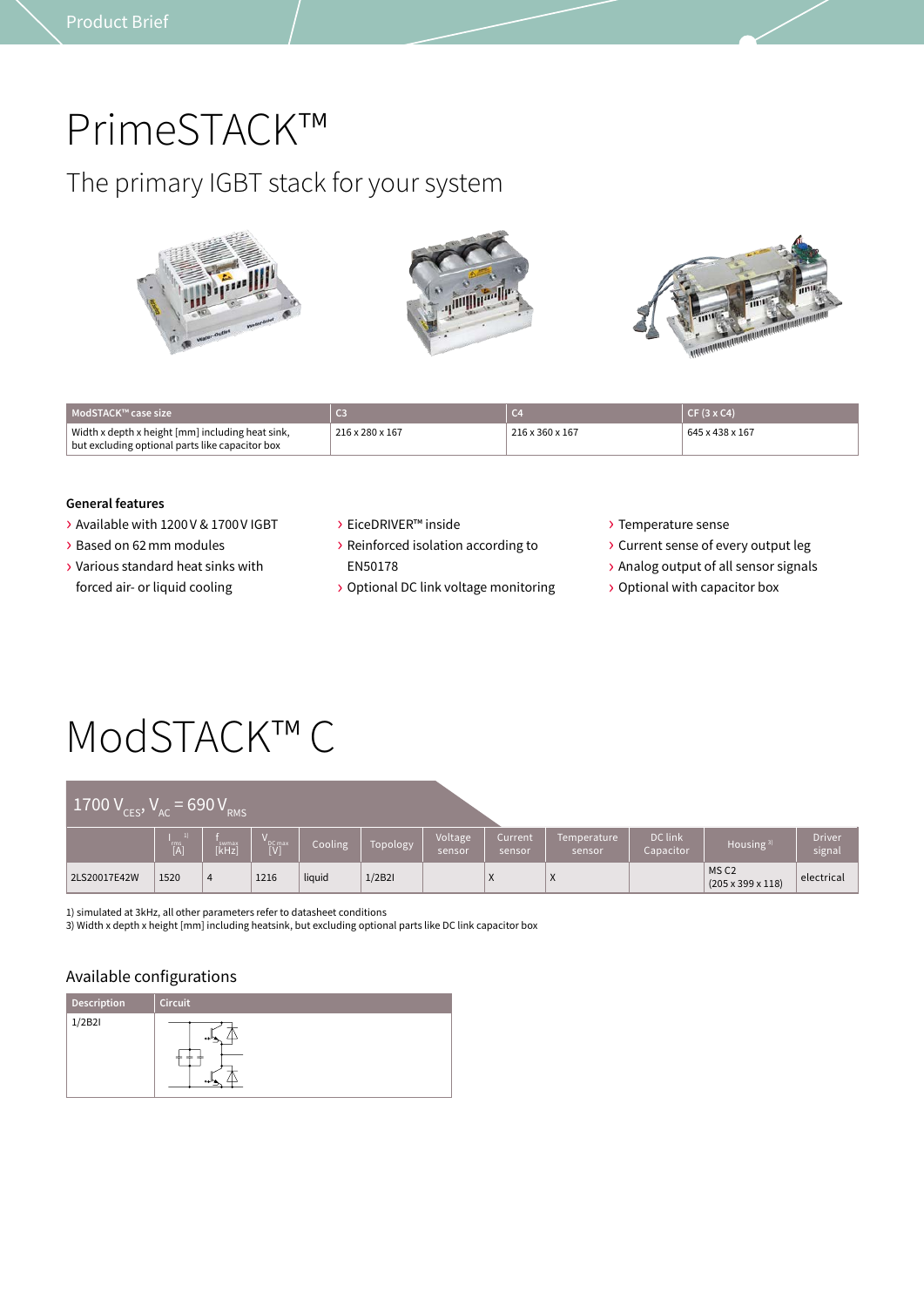### ModSTACK™ 3 and ModSTACK™ HD

A cost-effective approach for megawatt control



| ModSTACK™ case size                                             | ModSTACK™3        |                     |  |
|-----------------------------------------------------------------|-------------------|---------------------|--|
| Width x depth x height [mm]                                     | 1090 x 596 x 345  |                     |  |
| Topology                                                        | <b>B61</b>        |                     |  |
| Cooling                                                         | forced air        | liquid              |  |
| Max. current $[A_{\text{osc}}]$ <sup>1)</sup>                   | 816               | 1120                |  |
| Approximate maximum power <sup>2)</sup> with $cos(\phi) = 0.85$ | 840 kVA<br>710 kW | 1290 kVA<br>1100 kW |  |

 $^{\rm 1)}$  simulated at 3Khz, all other parameters refer to datasheet conditions

<sup>2)</sup> typical output current at V<sub>DC</sub>=1100 V, f<sub>sw</sub>=3 kHz, V<sub>AC</sub>=690 V, f<sub>0</sub>=50 Hz, cos (φ)=0.85, T<sub>A</sub>=40°C, T<sub>j</sub> <=150°C



| ModSTACK™ case size                                  | ModSTACK™ HD1     | ModSTACK™ HD3       |  |
|------------------------------------------------------|-------------------|---------------------|--|
| Width x depth x height [mm]                          | 338 x 590 x 375   | 1090 x 596 x 366    |  |
| Cooling                                              | liquid            | liquid              |  |
| Topology                                             | <b>B61</b>        | B <sub>6</sub>      |  |
| Max. current <sup>1)</sup> $[A_{\text{puc}}]$        |                   |                     |  |
| Approximate maximum power 2) with $cos(\phi) = 0.85$ | 813 kVA<br>691 kW | 2438 kVA<br>2072 kW |  |

 $1$ ) simulated at 3Khz, all other parameters refer to datasheet conditions

2) typical ouput current at V<sub>pc</sub>=1100 V, f<sub>sw</sub>=3 kHz, V<sub>AC</sub>=690 V, f $_{_0}$ =50 Hz, cos (φ)=0.85, T<sub>A</sub>=40°C, T<sub>j</sub> <=150°C

#### **General features**

- › Modular stack system designed for industrial approved cabinets
- › Low inductance DC link with polypropylene or electrolytic capacitors
- › Integrated IGBT EiceDRIVER™
- › Voltage signals for control and monitoring (currents, voltages, short circuit, heat sink temperature, failure signals)
- › Liquid or forced air cooling available
- › Up to 4 units can be operated in parallel
- › Electrical or optical interface for digital control signals available